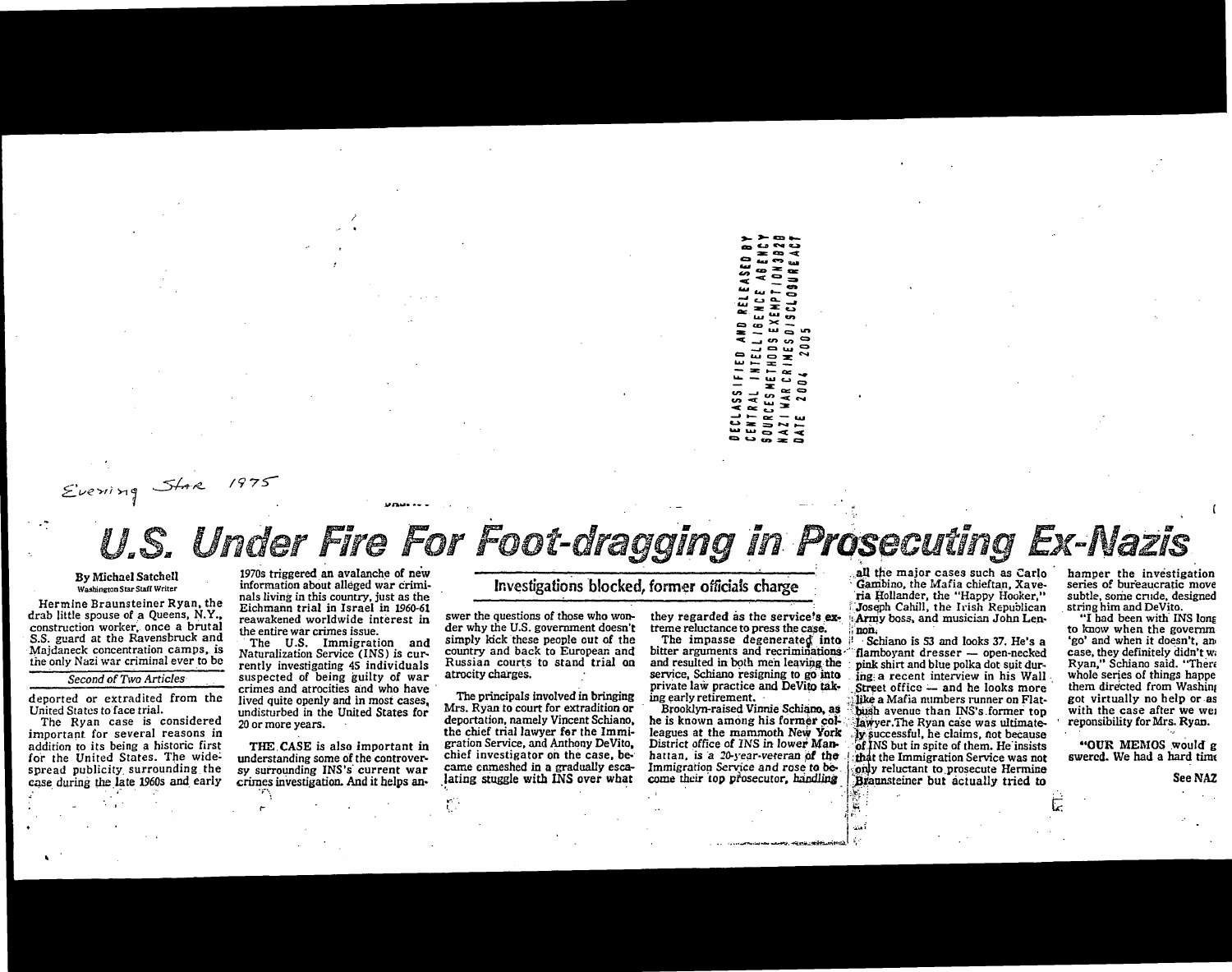#### **Continued From A-1**

money to pay witness expenses and we had to use our own (they were later reim-<br>bursed). Papers disapeared from our files. Bureaucratic stumbling blocks appeared all over the place. There was no question in my mind that some sort of fix was in for Mrs. Ryan.

"The last straw was when they kicked me out of my office and gave me a cubicle with a telephone.-They were out to demean me in every way, especially after I produced my own list of 50 war criminals who. were living here. They thought we were tilting at windmills but when they found out we were serious about going after war<br>criminals, they quit playing around and got tougher.

."On the Strughold investigation, for instance, they killed that one even before

Tony DeVito, who is a cousin of Mario Puzo, author of "The Godfather", confirmed Schiano's account. "They did their utmost to block the Ryan<br>probe," DeVito said. "For example, I was assigned the Maikovskis investigation. (a retired Long Island care absentia and charged with killing 14,000 Jews), and it<br>was listed as the lowest priority. Lowest priority!

"All through the Ryan case and the subsequent investigations of these other war criminals that we began, we were discouraged and harassed. I eventually came to the conclusion that there was some type of cover up. Somebody was protecting these people. Why else wouldn't they go after them."

SCHIANO AND DeVITO have a variety of scenarios<br>to answer this question, ranging from CIA involvement (some of the alleged war criminals may have been very helpful to the government as sources of information during the Cold War), to pressure on the<br>INS from politically important anti-Communist right wing emigre groups via Congress and the White

is erratic.

Wagner, a slick-haired Brooklynite who looks like Walter Mathau's kid brother, argued that his office, which now has prime responsibility for the entire war crimes investigation nationwide, had worked hard, conducting hundreds chasing of - interviews, leads, doing a good job.

"Schiano's got a grudge<br>against the service," he said."He knows darn well you have to have real hard evidence before taking these people into court for<br>extradition or denaturalization. They are entitled to due process just like any American citizen.

"Witnesses to crimes that happened 30 years ago are very difficult to locate even

in the U.S. and getting evidence from overseas, especially behind the Iron Curtain, is extremely difficult. Why has it taken these Jewish organizations so long to get these people. Hell, how do you get witnesses to war crimes in Estonia when lates war crimes case leads they are supposed to have and information requests to

The Immigration Service, in trying to deport permanent resident aliens or naturalized citizens, is hampered in various ways by the current immigration laws. They must prove that an immigrant was legally excludable when admitted. that they lied when they swore an all-encompassing oath on entering the United States that they were not involved in war crimes or political persecutions. And that in effect means proving that they committed war crimes by staging what amounts to a full blown war crimes trial as happened in

IF THE INDIVIDUAL is married to an American citizen or is the parent of children born here, that person cannot be deported unless they voluntarily renounce their citizenship. This happened in the Ryan case in what is widely regarded as a fatal legal mis-

the Ryan case.

these charges and Henry gration Service was reluc-Wagner, the head of investi- tant to press the Ryan case gations in the Immigration and dragged its feet on the Service's New York office, other war crimes investigacharged that they are only tions is difficult because so much rhetoric, that practially all of the top INS<br>Schiano, while "brilliant," staffers directing policy from Washington and in New York during the Ryan case have since retired.

> But conversations with a large number of officials and interested parties on both sides of the issue point to a combination of factors for the difficulties faced by Schiano and DeVito in the Ryan case, and for the government's long delay in tackling the entire war crimes issue. Among them:

Schiano's action-oriented personal style, which includes little patience for the snail-paced bureaucracy. earned him the emnity of top INS officials including Edward K. Loughran who was effectively running INS during the years of the Ryan case.

 $\bullet$  The Jewish political groups and the concentration camp survivor groups in the United States and abroad are fragmented and do not work together in the hunt for war criminals and in locating witnesses. The INS, for example, circukilled every lew in that 69 groups and invididuals in<br>state: a dozen more overseas.

> **• Many of the alleged** war criminals here are politically active in emigre groups that have been vociferously anti-Communist and during the<br>long years of the Cold War there was little pressure or anything to be gained by launching investigations of these people and their groups. In fact, many of those questioned by INS and the news media over their alleged crimes claim that the accusations are simply Communist propaganda.

**O** Bureaucratic inertia over the years by INS coupled with the fact that there is little political profit in chasing and trying to deport a relative handful of people in the absence of strong public or political pressure.

**\*** Finally, the difficulty of House. Some of the other take by her lawyers and it gathering sufficient evi-

American citizens.

INS insists that the  $b\ddot{u}r$ . den of proof must ोट overwhelming before a city zen can be successfully denaturalized or a perma. nent resident deported or extradited. Gathering the evidence becomes very difficult when it comes to locating witnesses, especially behind the Iron Curtain. And the U.S. State Department, by several<br>accounts, has been less than co-operative in arrang. ing witness depositions in some of the current cases.

COMPLICATING the equation is the fact that the Washington still does not recognise the Soviet acquisition of Estonia, Latvia and Lithuania and has no extradition treaty with Russia which means the United States will not return war criminals indicted or convicted in Soviet trials.

In the case of other Communist nations the